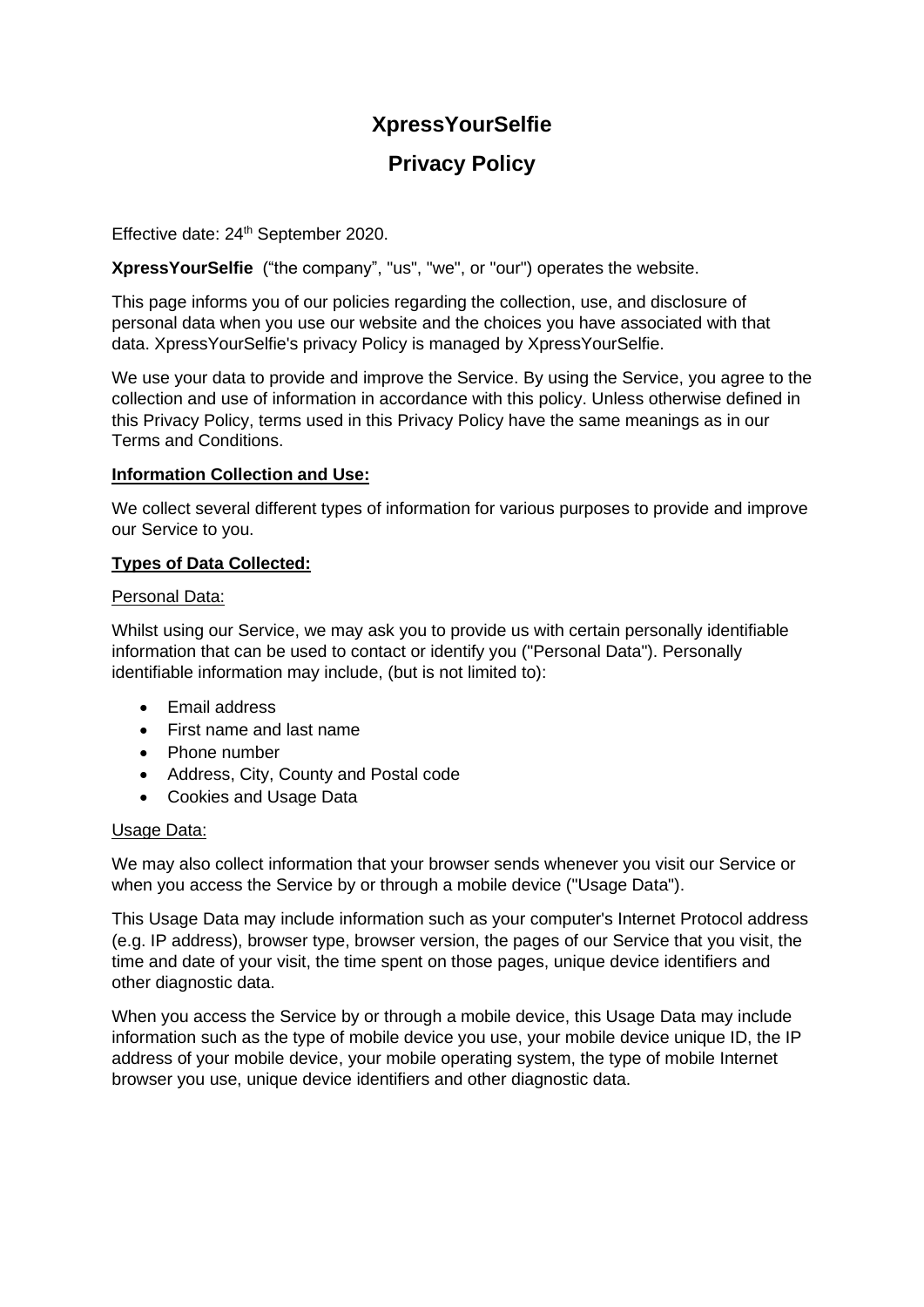# **Tracking & Cookies Data:**

We use cookies and similar tracking technologies to track the activity on our Service and hold certain information.

Cookies are files with small amount of data which may include an anonymous unique identifier. Cookies are sent to your browser from a website and stored on your device. Tracking technologies also used are beacons, tags, and scripts to collect and track information and to improve and analyse our website.

You can instruct your browser to refuse all cookies or to indicate when a cookie is being sent. However, if you do not accept cookies, you may not be able to use some portions of our website.

#### Examples of Cookies we use:

- Session Cookies. We use Session Cookies to operate our website.
- Preference Cookies. We use Preference Cookies to remember your preferences and various settings.
- Security Cookies. We use Security Cookies for security purposes.

#### Use of Data:

XpressYourSelfie uses the collected data for various purposes:

- To provide and maintain our website
- To notify you about changes to our website
- To allow you to participate in interactive features of our website when you choose to do so
- To provide customer care and support
- To provide analysis or valuable information so that we can improve our website
- To monitor the usage of our website
- To detect, prevent and address technical issues

#### Transfer of Data:

Your information, (including Personal Data), may be transferred to — and maintained on computers located outside of your state, province, country or other governmental jurisdiction where the data protection laws may differ than those from your jurisdiction.

If you are located outside United Kingdom and choose to provide information to us, please note that the data, including Personal Data, will be transferred to the United Kingdom and processed there.

Your consent to this Privacy Policy followed by your submission of such information represents your agreement to that transfer.

XpressYourSelfie will take reasonable steps to ensure your data is treated securely and in accordance with this Privacy Policy to ensure that no transfer of your Personal Data is passed on to an organisation or a country unless there are adequate controls, including the security of your data and other personal information.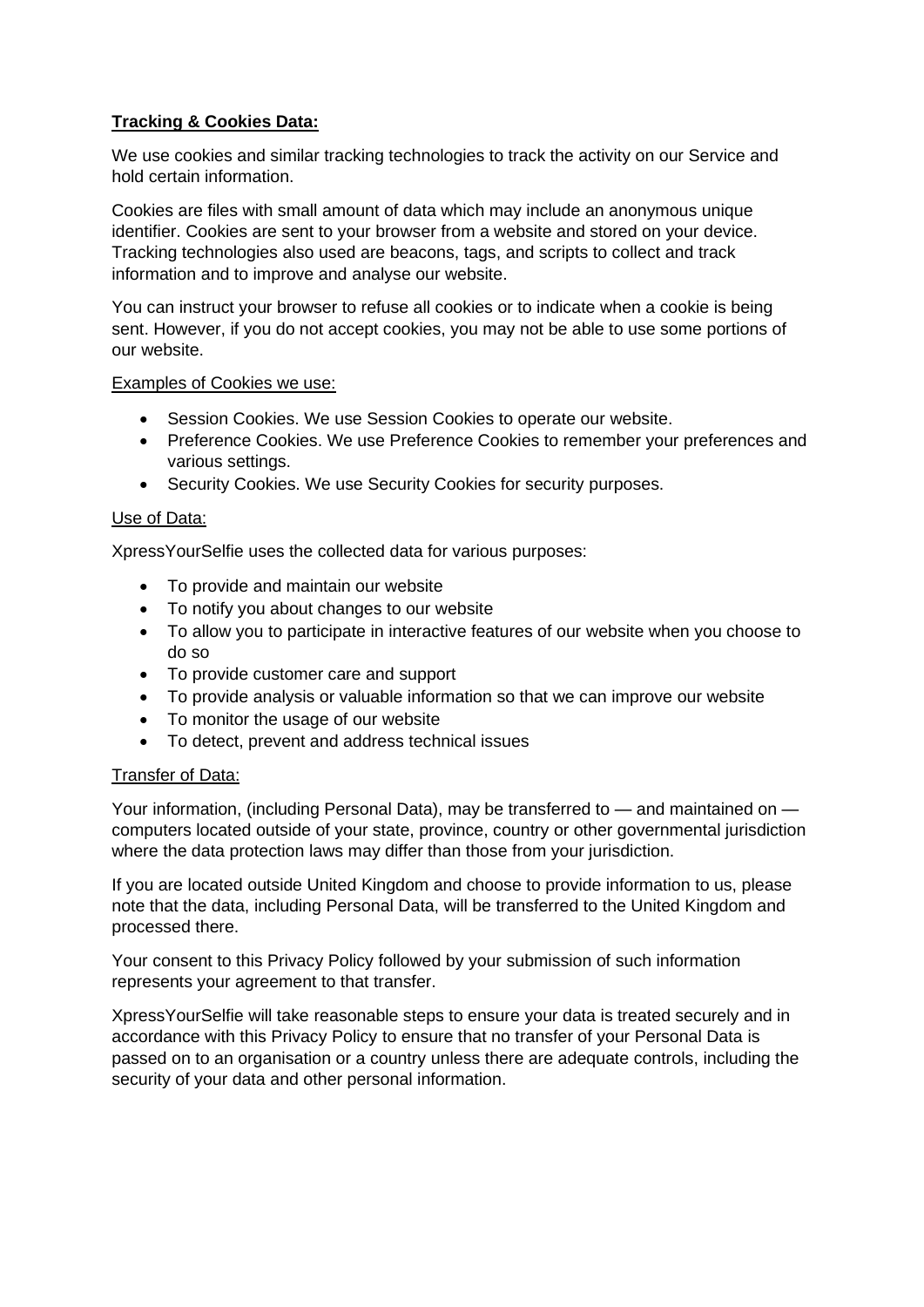# **Disclosure of Data:**

#### Legal Requirements:

XpressYourSelfie may disclose your Personal Data in the good faith belief that such action is necessary to:

- Comply with a legal obligation
- Protect and defend the rights or property of XpressYourSelfie
- Prevent or investigate possible wrongdoing in connection with our website
- Protect the personal safety of users of the Service or the public
- Protect against legal liability
- Comply with any accounting and HMRC regulations

#### Security of Data:

The security of your data is important to us but remember that no method of transmission over the Internet, or method of electronic storage is 100% secure. Whilst we strive to use commercially acceptable means to protect your Personal Data, we cannot guarantee its absolute security.

#### Service Providers:

We may employ third party companies and individuals to facilitate our website ("Service Providers"), to provide services on our behalf, to perform website-related services or to assist us in analysing how our website is used.

These third parties have access to your Personal Data only to perform these tasks on our behalf and are obligated not to disclose or use it for any other purpose.

#### Links to Other Sites:

Our Service may contain links to other sites that are not operated by us. If you click on a third party link, you will be directed to that third party's site. We strongly advise that you to review the Privacy Policy of every site you visit.

We have no control over and assume no responsibility for the content, privacy policies or practices of any third party sites or services.

#### Children's Privacy:

Our Service does not address anyone under the age of 18 ("Children").

We do not knowingly collect personally identifiable information from anyone under the age of 18. If you are a parent or guardian and you are aware that your child has provided us with Personal Data, please contact us. If we become aware that we have collected Personal Data from children without verification of parental consent, we will take steps to remove that information from our servers.

#### **Changes to This Privacy Policy:**

We may update our Privacy Policy from time to time. We will notify you of any changes by posting the new Privacy Policy on this page.

We will let you know when changes have become effective by updating the "effective date" at the top of this Privacy Policy.